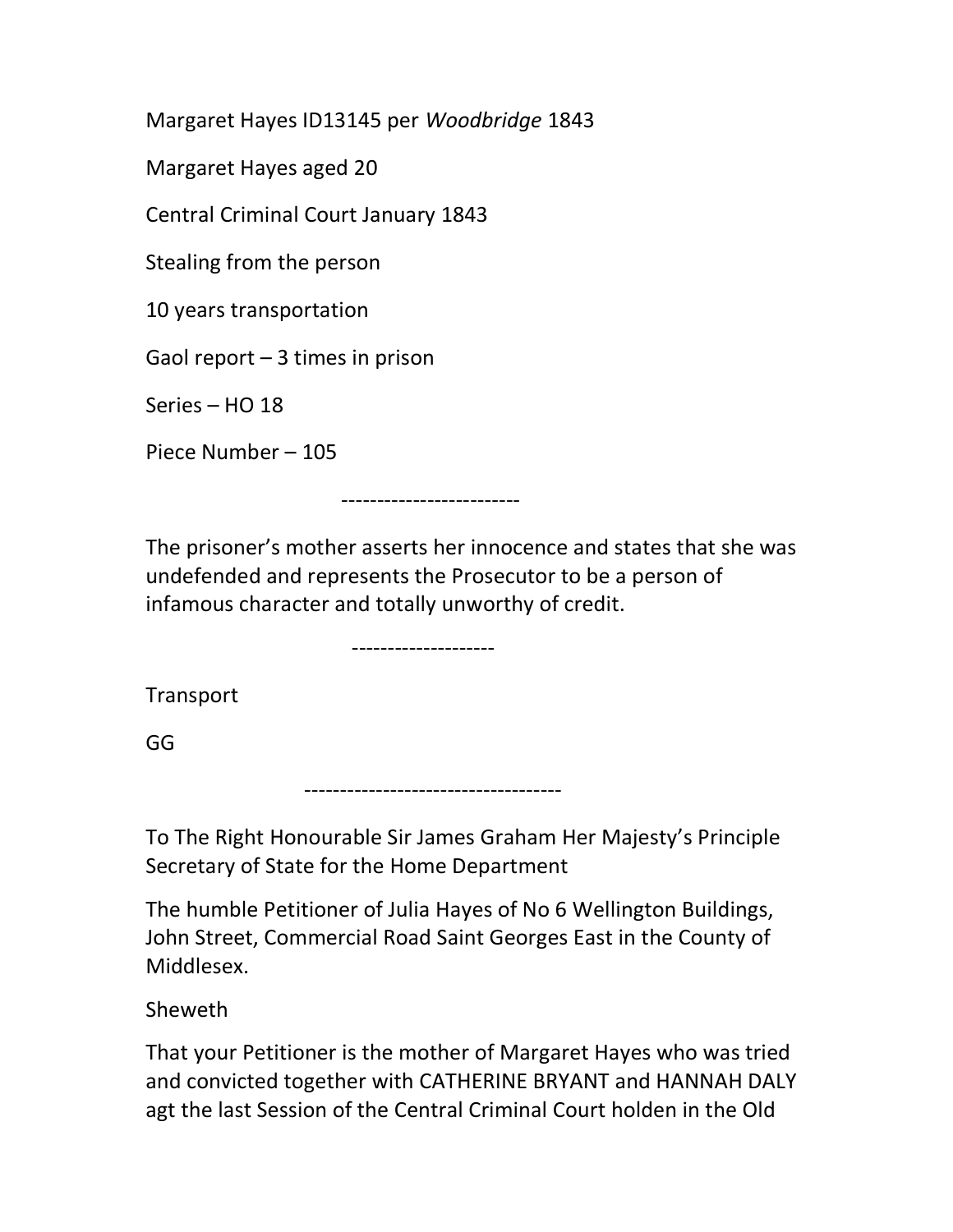Bailey for felony and who was therefore adjudged and sentenced to ten years transportation.

Your Petitioner most humbly begs to shew unto your Lordship that she is a poor but industrious person the mother of 11 children and that at the time of the trial of her unfortunate daughter she was totally unable through distress to obtain the assistance of Counsel for which had your petitioner been able to have procured would have proved her innocence and been the cause of her child being still with her now broken hearted mother.

Your Petitioner further begs to state unto your Lordship that the Prosecutor of her unfortunate daughter (JAMES COLLINS PICKETT) is a man totally unworthy of belief and that his statement sworn against her on her daughters trial is false and wicked your Petitioner is able through respectable persons to prove that the Prosecutor is a reputed thief and at this present time a Warrants for his apprehension are now out against him for various felonies committed by him in Ireland and that he is now living in hiding places having broken out of gaol and escaped to this country.

Your Petitioner further shews unto your Lordship that at the time the alleged felony being committed her unfortunate daughter was in company with the said Catherine Bryant and Hannah Daly but most solemnly does her child asserts her innocence of participating in any way in the robbery nor did she know at the time that her companions had committed the crime for which she is now doomed to suffer for and that the Prosecutor was at the time greatly intoxicated not knowing what he was about and that three days had elapsed before your unfortunate Petitioners daughter was taken into custody by the Police knowing that she was perfectly innocent of the charge laid against her.

Your Petitioner lastly implores of your Lordship that you will be pleased in your great wisdom to cause an inquiry into the case of your unfortunate Petitioner and that this her Petition may be found to be correct and founded upon the truth and that your Lordship will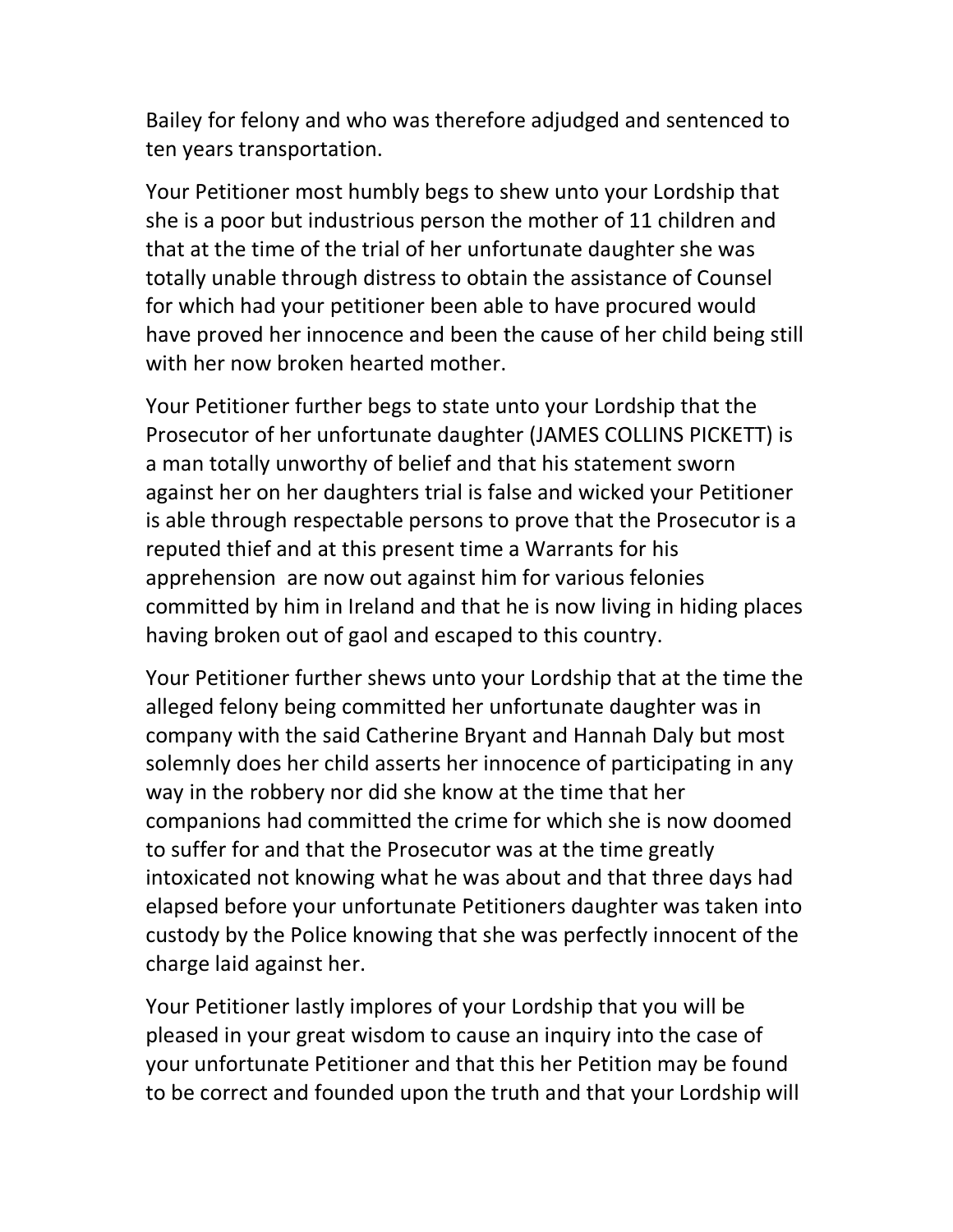be graciously please to listen to this her supplication this being the first offence ever laid to her child and that the Arm of Mercy may be extended to her and that she may not be compelled to suffer the bitter sentence now pronounced against her and that your Petitioner together with her ten helpless children may be saved from knowing that her unhappy child is banished from them to a far distant clime.

And your Petitioner as in duty will ever pray.

----------------------------------

To The Right Honourable The Secretary of State for the Home Department.

Right Honourable Sir

I the undersigned John Collins of Anns Court Salmons Lane Limehouse in the County of Middlesex – Labourer having at the last Sessions at the Central Criminal Court prosecuted three persons (females) named Brien, Doyle and Hayes for a robbery from my person andf who were convicted for the offence do most earnestly but respectfully beg to recommend to your most merciful consideration the case of MARGARET HAYES as I felt convinced at the time and still continue in the same opinion that she had NO participation in the said offence but merely having been in the room when I was robbed by Brien and also finding upon enquiry that she had always borne an honest and industrious character and myself not understanding the manner in which I should have applied to the Learned Judge who tried the case or I should most earnestly have begged mercy to be extended to the said MARGARET HAYES.

Allow me therefore Right Honourable Sir to solicit with every submission unto your superior wisdom and judgement a commutation of her sentence as may be considered not to defeat but to answer the ends of Justice and that she may be soon restored to her aged parent and family.

I beg to remain Right Honourable Sir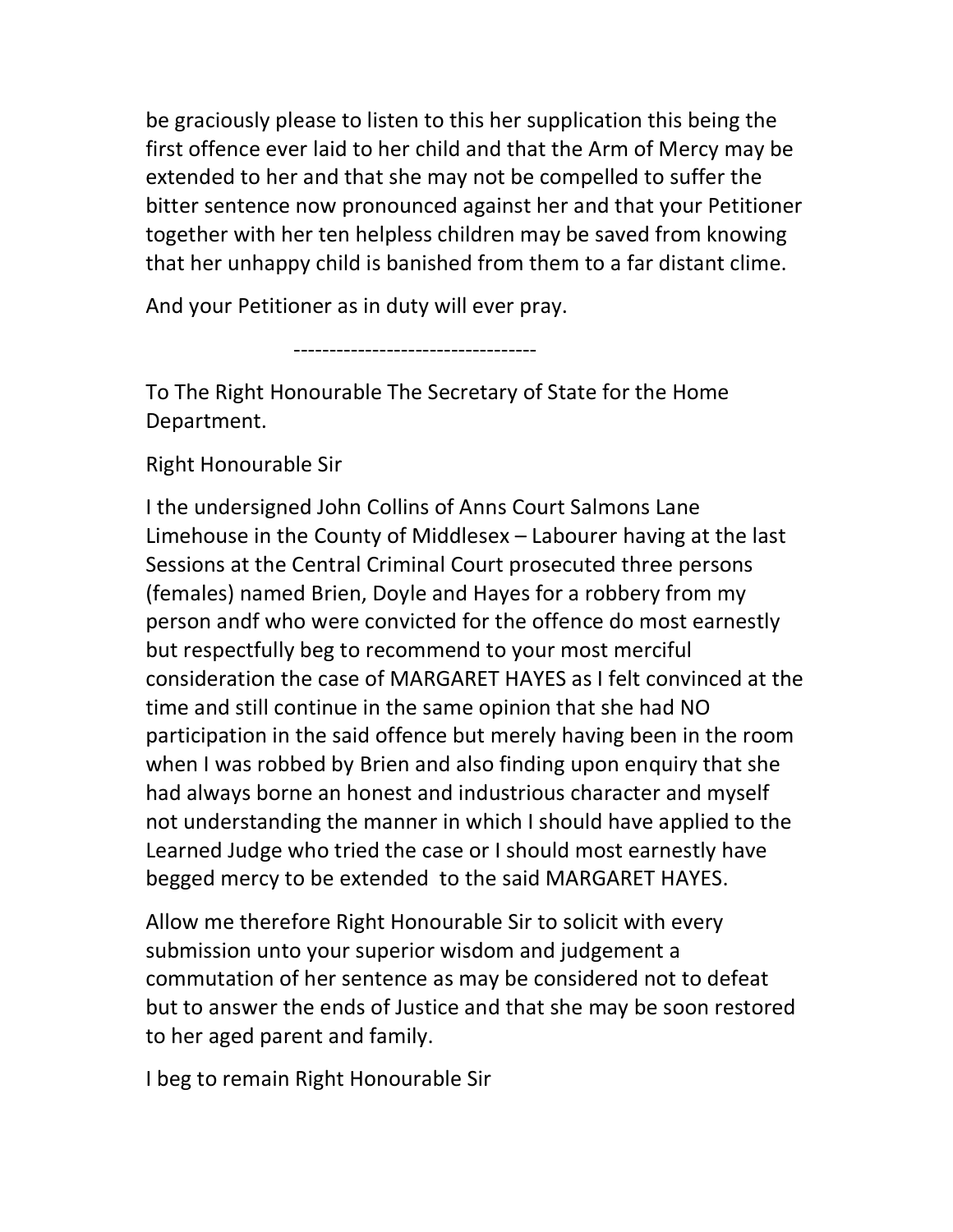Your most obedient and humble servant

John Collins his x mark

Witness to the mark of John Collins being made by him in our presence this 28<sup>th</sup> February 1843

John Griffiths

John Peterson

-----------------

The prisoner's mother again applies, declaring her innocence and the Prosecutor expresses his belief that she did not participate in the offence.

-----------------

Refuse

GG

-------------------------------------

28<sup>th</sup> February 1843

To The Right Honourable Sir James Graham the Secretary of State for the Home Department.

The Petition of MARGARET JULIA HAYES Senior.

Humbly Sheweth

That your Petitioner ia a widow having eleven children dependent upon her for their support and that MARGARET HAYES the eldest daughter of your Petitioner who assisted her mother in so doing was unfortunately present when a person named JOHN COLLINS was robbed of the sum of fifteen shillings on the 24<sup>th</sup> January last at Ratcliff Highway by two unfortunate girls named DOYLE and BRIEN who were tried and convicted for the same at the last Sessions of the Central Court.